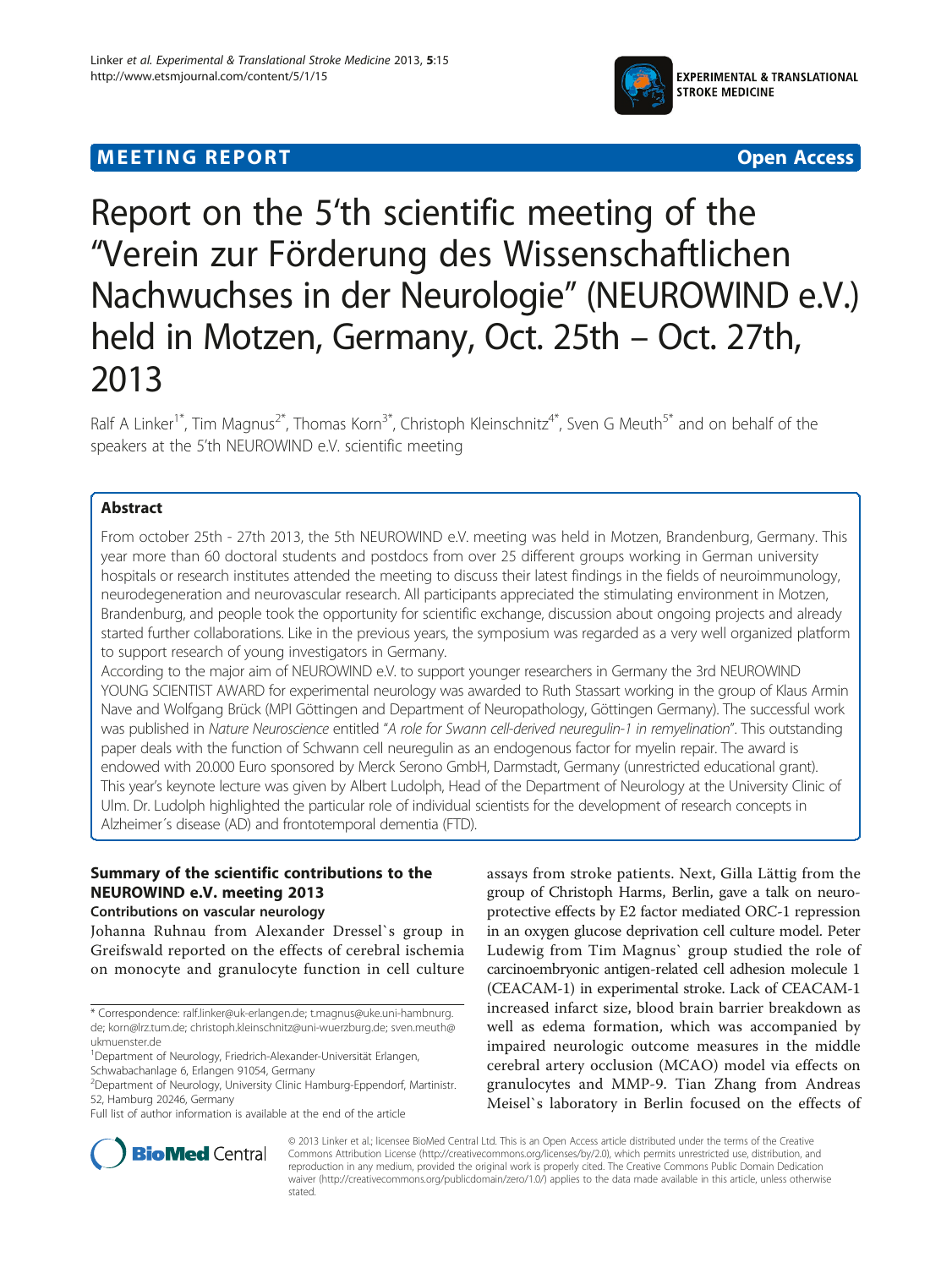late CD4<sup>+</sup> T cell depletion on vascular remodeling and clinical outcome in a murine MCAO stroke model. Robert Brunkhorst (from Christian Förch`s group, Frankfurt) talked about effects of the sphingosin-1 receptor modulator fingolimod in the later phase after experimental cerebral ischemia. Finally, Eva Göb from the group of Christoph Kleinschnitz in Würzburg focused on the role of NADPH oxidases (NOX) in models of focal cerebral ischemia. She reported on stroke outcome in mice conditionally deficient for NOX4 in endothelial or smooth muscle cells thereby extending the already published data on constitutive Nox4−/<sup>−</sup> mice.

### Neuroimmunology and oligodendroglial biology

Felipe Ortega from Mainz gave a talk on Wnt signalling pathways controlling distinct lineage commitment of subependymal zone stem cells giving rise to either oligodendroglial or neuronal cells. Next, Vasileia-Ismini Alexaki from the group of Trian Chavakis, Dresden, reported on the role of the tyrosine kinase receptor TrkA and its ligand nerve growth factor as modulator of microglia-mediated inflammation. Eva Tolosa from Hamburg focused on regulatoy T cells  $(T_{reg})$  positive for the cell surface marker CD39. These  $T_{reg}$  may modulate the ATP/adenosine axis in autoimmune diseases such as multiple sclerosis (MS). Verena Schultz from the group of Andreas Junker in Göttingen gave a presentation on the role of the immunomodulatory surface molecule integrin associated protein (CD47) during remyelination. They studied the role of CD47 for processes of demyelination in vivo (cuprizone model) and cell culture models of myelination. Agnes Kovacs from the group of Ralf Linker, Erlangen, talked about the role of alternative renin angiotensin (Ang) system signalling pathways including Ang1-7 and Mas in experimental autoimmune encephalomyelitis (EAE). Next, Thomas Korn from Munich gave a presentation on the consequences of VLA-4 blockade on the function of different  $CD4^+$  positive T helper cell subsets in a mouse model of acute viral encephalitis. Kerstin Berer from Harmut Wekerle`s lab in Munich investigated the gut microbiota as new trigger for CNS-specific autoimmunity. Tobias Lanz from Michael Platten`s group in Heidelberg presented data on the key role of protein kinase Cβ pathways for blood brain barrier function in EAE. PKCβ inhibitors like enzastaurin may prove to be promising compounds for the treatment of neuroinflammation. Focusing on CD8+ positive T cell antigen recognition, Eva Reuter from the group of Volker Siffrin (Mainz) provided data on in vivo imaging of cross recognition between OVA and MOG in CD8 T cells during EAE.

Bettina Trinschek from the Jonuleit laboratory in Mainz talked about the role of IL-6 in the regulation of  $T_{\text{reg}}$ function in humanized mice and MS patients. The "early" presence of IL-6 may induce resistance of effector T cells towards  $T_{reg}$ . At the end of the session, Benjamin Schattling from Manuel Friese`s group in Hamburg presented work on the role of transient receptor potential (TRP) ion channels in neuroinflammation. He focused on transient receptor potential melastatin (TRPM) 4 cation channels in neurodegeneration during EAE and TRPM2 in the MCAO model of cerebral ischemia.

### Neuroscience and neurodegeneration

Petra Hühnchen from the group of Wolfgang Böhmerle, Berlin, reported on the behavioral, electrophysiological and morphometric characterization of animal models of neuropathic pain induced with different chemotherapeutics with a focus on allodynia. Janos Groh from Rudolf Martini´s group in Würzburg gave a talk on neurodegeneration and the role of immune cells in the visual system of mouse models for infantile and juvenile neuronal ceroid lipofuscinosis. Focusing on peripheral innate immunity in Parkinon`s disease (PD), Veselin Grozdanov from Karin Danzer`s group in Ulm reported on cytokine profiles and function of isolated monocytes from PD patients. In a talk on sporadic proteopathies of the brain, Markus Krohn from Jens Pahnke`s group in Magdeburg reported on the role of ABC transporters in Alzheimer`s disease with a special focus on the effect of ABCB1 and ABCC1 regarding clearance mechanisms. Judith Alferink from the Department of Psychiatry in Münster investigated APP/PS1 mice and presented data on the role of CCL17 in neurodegeneration. CCL17 deficiency resulted in beneficial microglia responses and rescued mice from cognitive decline. Finally, Nadine Haase from Dominik Müller`s group in Berlin provided a study on alpha1 adrenergic receptor (α1AR) and β-amyloid. Amyloid β peptides may activate α1AR thus providing a possible link between hypertension and Alzheimer`s disease.

#### Competing interests

The authors declare that they have no competing interest.

#### Authors' contributions

RL, TM, TK, CK and SGM wrote the paper. All authors read and approved the final manuscript.

#### Authors' information

#### List of speakers at the 5'th scientific meeting of NEUROWIND e.V. (in alphabetical order)

Ismini Alexaki, Division of Vascular Inflammation and Diabetes, Department of Internal Medicine and Institute for Clinical Chemistry and Laboratory Medicine, Medical Theoretical Center, University Clinic Carl-Gustav Carus, TU Dresden, Fetscherstraße 74, 01307 Dresden, Germany. Kerstin Berer, Max-Planck Institute of Neurobiology, Department of Neuroimmunology, Max-Lebsche-Platz 30, 81377 Munich, Germany Robert Brunkhorst, Klinikum der Johann Wolfgang Goethe-Universität, Zentrum der Neurologie und Neurochirurgie, Klinik für Neurologie, Theodor-Stern-Kai 7, 60590 Frankfurt/Main, Germany. Eva Göb, Department of Neurology, University Clinic of Würzburg, Josef-Schneider-Str. 11, 97080 Würzburg, Germany. Janos Groh, Department of Neurology, Developmental Neurobiology, University of Würzburg, Josef-Schneider-Str. 11, 97080 Würzburg, Germany Veselin Grozdanov, Universität Ulm, Experimentelle Neurologie, Albert-Einstein-Allee 11, O25 R541, 89081 Ulm, Germany.